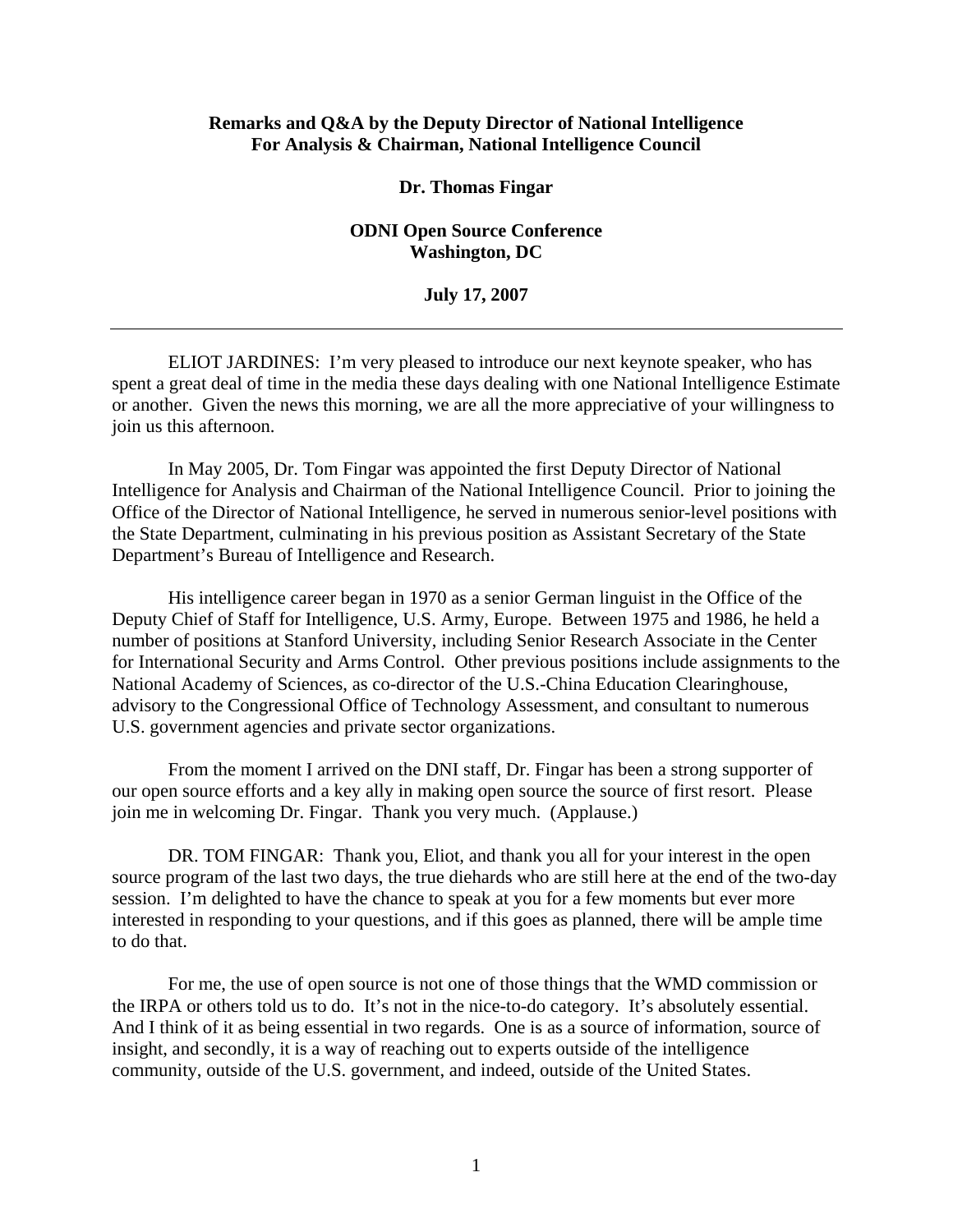Let me explain in very brief compass how I've come to that position. In part, it has to do with the nature of the challenge that we have been given, that analysis today, analysis and support of the wide range of customers and constituencies that we have, is a lot more difficult and a lot more varied, a lot more demanding that it was for the halcyon days of the Cold War. By halcyon, I mean not times were better but it was really pretty easy to be an analyst.

Question about most countries were, are they on the Soviet side or on our side? If they're on our side, what do we have to do to keep them there? If they're on their side, what do we have to do to pry them away? And we didn't ask very many more sophisticated or complex questions. Acknowledging that that's an – (unintelligible) – simplification, I think you will immediately recognize the contrast with today, where the number of countries of interest of concern for reasons that have more to do with internal politics and economic development and globalization and ask for insight on cleavages that are more than political – might be tribal, ethnic, religious or others – questions about local-level politics and how that affects trans-border activities. It's a very, very long list; I think you see where I'm going without adding more examples.

In order to answer these questions, we have to know more. More to the point, in order to answer them at the speed with which decisions are made, whether those decisions are policy making here in Washington, military commanders deployed around the world and now, law enforcement officers and other first responders around the country, they need the answer 10 minutes ago, or if it's a hard problem, we get 15. Unless we can provide answers in a very timely fashion, we're not very helpful because the decisions are going to be made whether or not we have made input or not.

Now most of the time, it's not measured in minutes, but it is very often measured in days, and in order to gain the expertise that we need on the myriad complex subjects that we address, the most important source or sources are those we call open source. Now only the intelligence community could come up with sort of a name and call it open source intelligence as opposed to information. (Laughter.) If you call it information, you don't get any money. If you call it open sources, somebody will want to fund that.

But most of the information that we need, not just for baseline understanding about places and people and problems around the world, but the deeper knowledge that is necessary to provide real insight, deeper understanding to the people we support, many of whom are very knowledgeable about the subjects for which they are responsible. We need to come in in a way that tells them something they didn't know, recognizing that we most of the time won't get credit. It will be internalized, thank you very much, I knew that anyway, but I'm glad you sort of reminded me of it. Whether that's true or not doesn't matter. If we are providing new information – one of my former colleagues, boss, Carl Ford, called it new knowledge – or if we are simply reinforcing or tweaking understanding that people already had, we're being helpful.

It's more, though, than going out and Googling the Internet. It's a lot more than digesting the information that dribbles into an electronic inbox because of a profile that has been set up to capture information on a particular range of subjects. It's a lot more than checking a Wiki entry. How is it more? Well, I spent 21 years on campuses before I decided to do a temporary stint back in government 22 years ago, and one of the things that I learned that has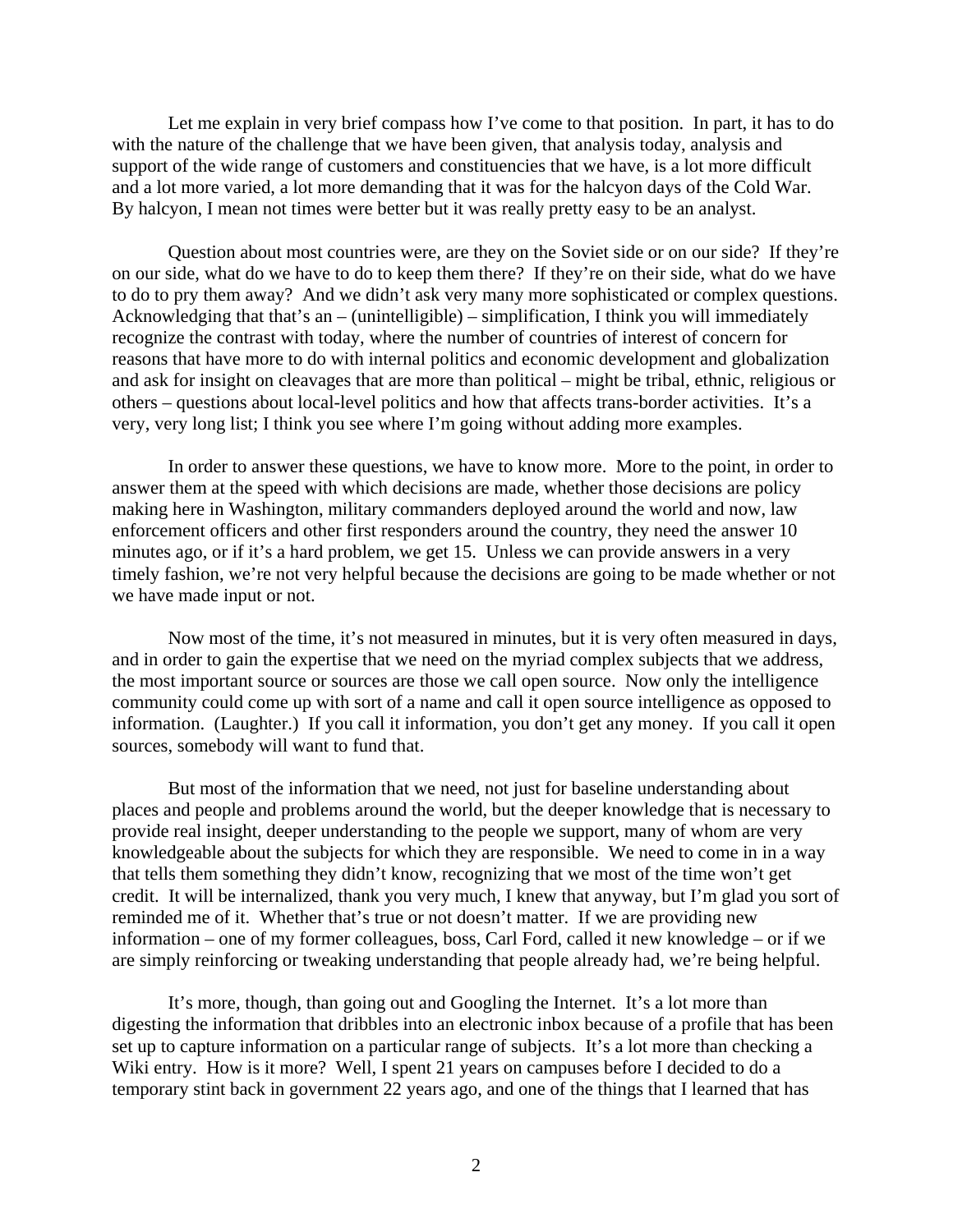stuck with me was that people regarded me as a specialist, if not an expert of sorts, on a range of subjects, which I covered completely using unclassified materials. There are subjects where classified information is critical, but that's not true of most subjects, and on the vast majority, you can get a long way up the knowledge curve using what's readily available.

I learned very early on, though, that the efficient way to go after information was not to troll the card catalog and stroll through the stacks. It was to go to the research librarians, and as I think about our – ahh, we've got some! (Applause and laughter.) Thank you for what you do. (Laughter.) In conversations that I've had with Eliot over the years, as I think about the open source enterprise, a part of it should be the provision of expert guidance to analysts, so if you're interested in this subject, look here or come back in an hour and I'll point you in the right direction. That would be the maintainers of the wisdom about the nature of sources. Those particular publications reflect a particular political perspective, or that body of information has been discredited by subsequent research, or whatever it is.

We need to, as we develop our open source capabilities, not simply have a great big vacuum cleaner that sucks in information from everywhere, but we need to be very smart about how we utilize the information. A portion of it is structuring our open source endeavor in ways that there are knowledgeable human beings that can preclude the need from everybody reinventing the wheel every time they embark upon a project.

Other parts of this, though, have to be machines, machines that are capable of organizing, ordering, linking in one way or another information. A lot of this is done routinely in the open source world. As part of our analytic transformation effort, we're trying to bring some of that capability into the classified world and indeed, expanding the capacity to mix and mingle open source and classified information. This turns out to be tricky but not difficult. We can talk about why I characterize it in that way if you wish. The goals here, for me, are making accessibility of open source information, in written form, in digital form and in human form, both easier and a normal way of doing business.

A couple of illustrative examples of why I think that's important. One has to do with the nature of our analytic workforce, very, very talented people, half of whom have less than five years experience. Most of them were trained by very able faculty members, corporate mentors, military superiors, wherever they happened to get the preparation. While it is essential to assist and utilize the talents and the knowledge of our junior workforce, I'd like to get at the people who taught them. They should naturally go to the people with whom they are familiar.

We hold a lot of conferences. I think I see Ken Roberts out in the audience who handles the open source outreach program for me. We do hundreds of conferences, thousands of outside experts every year. Admonition at every one of these that I attend is, make sure that the connections live on after the session. Exchange email addresses. Exchange phone numbers. Be in contact. Give as well as receive. This should not be the analytic community of the U.S. government is only in a take mode. You have to know something in order to get in a discussion with people who are knowledgeable and worth talking to.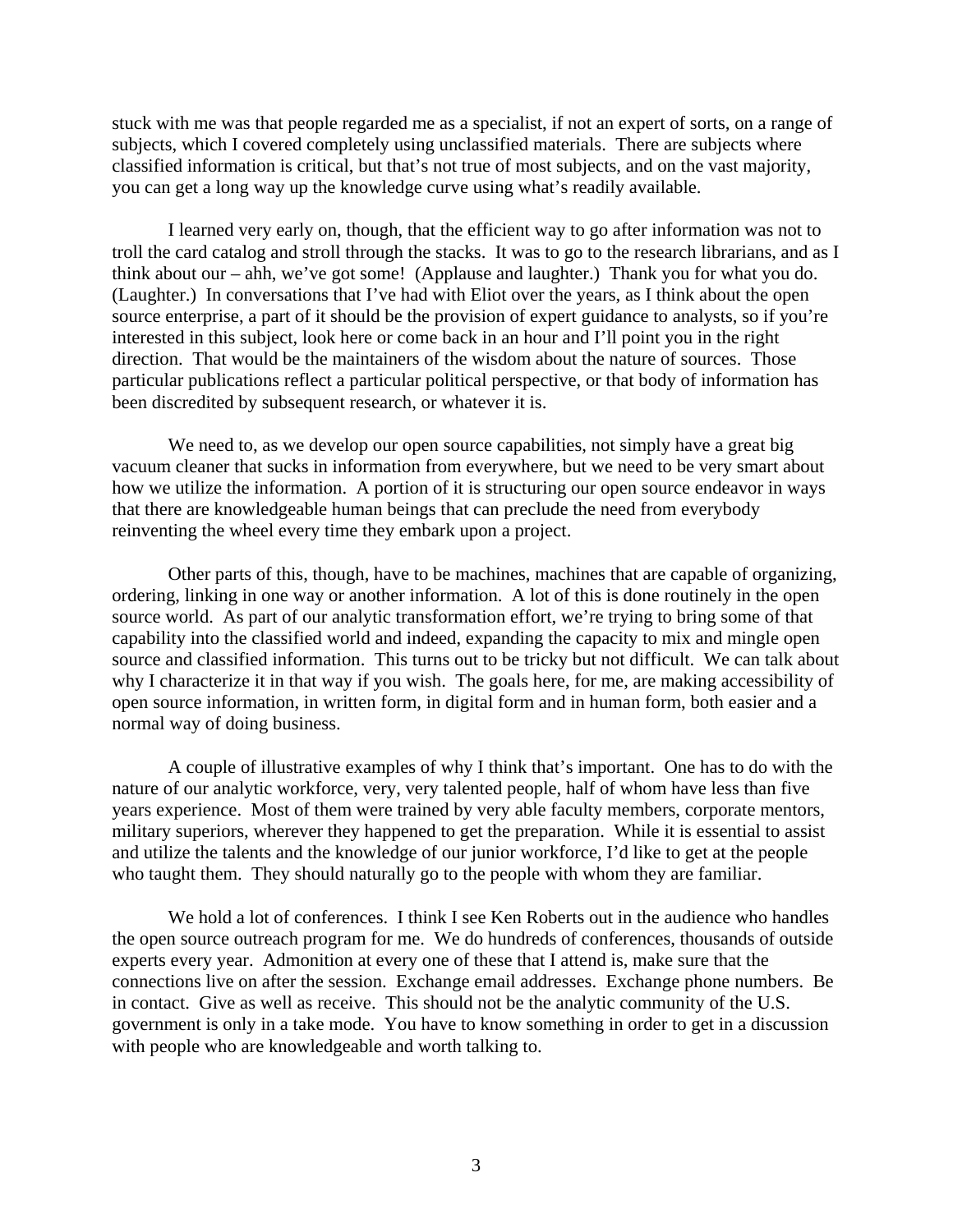We need to do this all the time because it'll make us smarter, it'll make us better prepared to provide the prompt answers to the difficult questions we are asked, it'll increase our individual and collective depth of knowledge, but just as importantly, we would be like the fire brigade that will have, to continue the metaphor, fire extinguisher accounts that may not be active for a long time. Suddenly, there is a natural disaster. There is a humanitarian emergency. There is an internal conflict. There's a flow of refugees across the border. There's an attack. Whatever it happens to be, where the requirement for understanding escalates very rapidly and unless we have exercised the capabilities of checking out the right websites and other publications, of being in touch with expertise in the university world, the NGO world, the media world, the business community, outside of the United States, if that's appropriate to the topic, we will spend so much time during the search phase that we will come in too late to be helpful. The American taxpayer spends too much money for us to be a day late, a dollar short, producing material more appropriate to line bird cages than influence decision making.

Even more to the point, the people that we support are already well plugged in to the open source world. They read newspapers and journals. They have favorite scholars. They have people in the business world who report to them on what they've experienced on a trip abroad or in a negotiation somewhere in the United States. They're getting information from sources that we may not have access to but we should know about. We should be as wellconnected as they are and be able to move with the same nimbleness and alacrity of those that we support.

In order to do this, we've got to change some rules, we've got to change some culture, and most of all, we have to make clear that this is a prerequisite for success in our business. To be a good analyst, it's no longer possible to simply rely on classified information. It's not good enough. And even more to the point, there would be very little rationale for spending a lot of money and taking any risk to acquire something that you can get for free. And it's better than free. It's easily validated. You can go back and talk to the person who wrote the article. You can call them up or send them an email. You can ask somebody in an embassy to go look up the author. You can call your friend who happens to know who it was that gave a radio broadcast or spoke on television.

There is the opportunity for continuous or near-continuous interchange around the subject among interested specialists, and widening the circle of experts with whom each one of our analysts interacts and facilitating the interchange among analysts where it's perfectly fine to try out ideas, where we're not interested in scooping one another. One of the perpetual frustrations of my intelligence career was the mentality in which many seeked to be the first one to be wrong, that being out there in a hurry to scoop somebody else on issues where the United States government might do or refrain from taking action strikes me as irresponsible, and a part of the responsible approach to an analytic enterprise, it seems to me, is utilizing the best information available and consulting with the best experts available and capturing sort of information on who was useful for what purpose, what kind of sources are more or less helpful on what issues, and passing that on. It shouldn't be a prerogative and the preserve of the individual; it should become part of corporate knowledge. And that knowledge base should be available, not just inside of the intelligence community but to everybody who's working on the problem.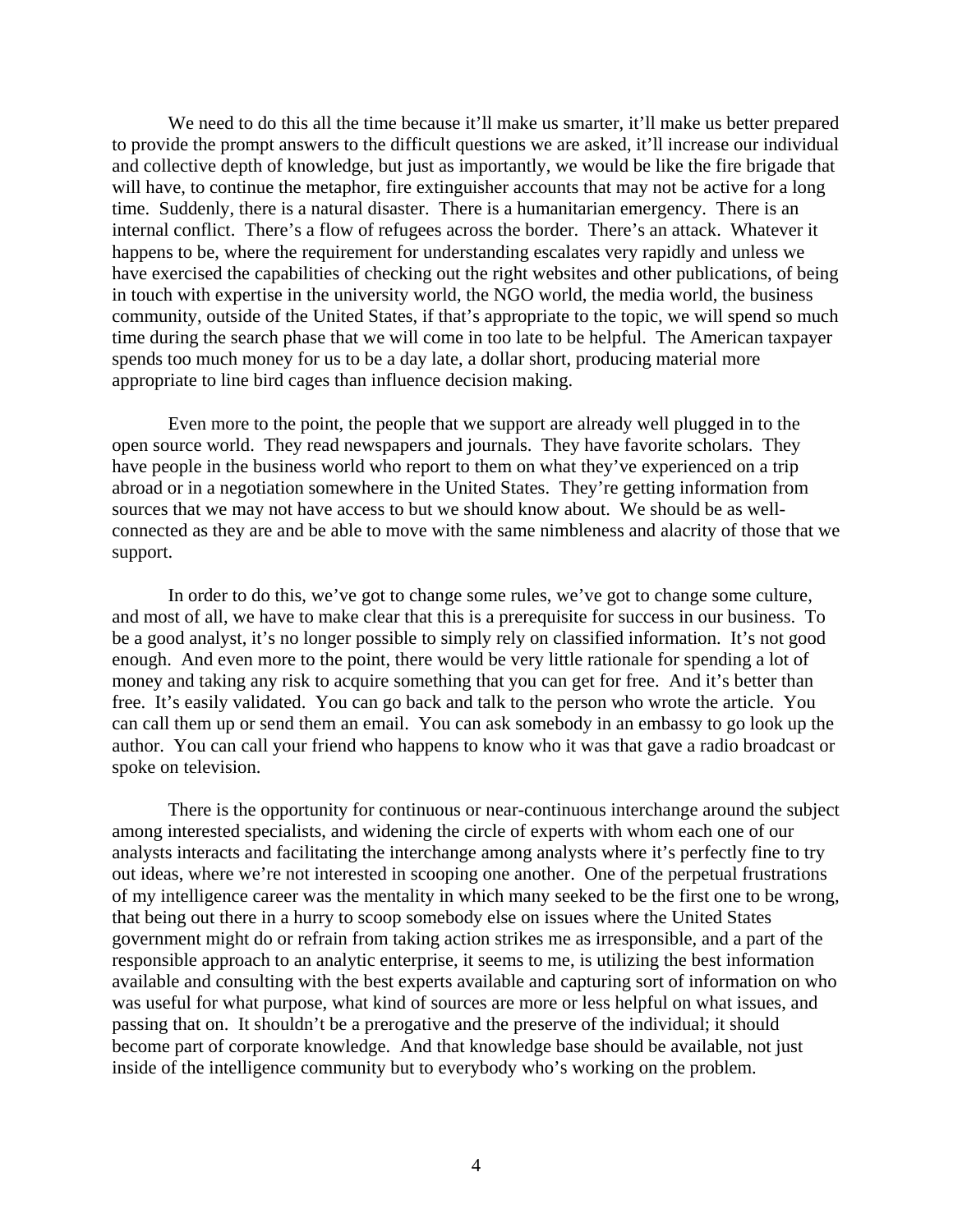To describe it in those terms is Pollyannaish in the extreme, that the need to protect secrets on certain how-do-I-know-that, I only know it because I saw it on my classified computer. Yeah, but it's a baseball score. It may have been in that computer, but it probably wasn't classified. We need – that sounds silly, right? Talk to some of the people that work for me and see why it is that they will footnote China is a large country with a large population – (laughter) – according to the IMF. There are things that we know. There are things that you know. There are things that are critically important even thought they're widely known and easily knowable.

We have to do everything we can to make it easy, natural, normal, required and rewarded to make use of that information. And I'm now going to open up to questions, and even better, suggestions from you on how I can make this happen. The floor is yours. It's hard to see hands, if those –

Q: Yes, Ken Gause from the CNA Corporation. You talk about this kind of give and take and reaching out and identifying sources in the open source community, but what about people and institutions and businesses that are in the private sector that want to provide information but have no point of contact within the intelligence community? How do you get that push going so that it is not only just a pull system but a push-pull system?

DR. FINGAR: Two levels of the question. Now, one is those who want to engage as corporate providers of a service, vendors who wish to provide information on a subject that, as we become more adept in harnessing open source information, taking advantage of opportunities in the commercial world to bundle, screen, package and do some of the things that shortens the search process and adds value, it must be a natural part of it, and that's a question, I'm sure Eliot is listening off stage, that needs to be addressed by ODNI. We clearly need a mechanism.

I don't think it's too much of an exaggeration to say we are still so close to the startup mode that there has been a, to me, very appropriate reticence to be overwhelmed by help before we have the structure, the capacity, the procedures for taking advantage of that help.

The second are people who are knowledgeable that happen to work in the corporate world or the think tank world and believe they have something to offer. They're excited – they just had a trip, they just wrote an article, they just had an idea. Or they have a question. We need to make it easier to reach, and you've given me an incentive to devise a way on our various websites for people to get into us one point of contact, and we'll figure out how to redirect that. The point is well taken. We may be making it easier for us to find you. We've got to also make it easier for you to find us.

Down front here, or am I breaking the rules? Do you ladies decide who gets to ask a question? (Laughter.)

Q: Thank you. Lawrence Wright with The New Yorker. I want to refer to the National Intelligence Estimate that came out today, and I was at the press conference earlier. As I remember or understand from the press conference, this took three years to compile. Is that accurate? And then, why did such – why does it take so long – we're talking about speed of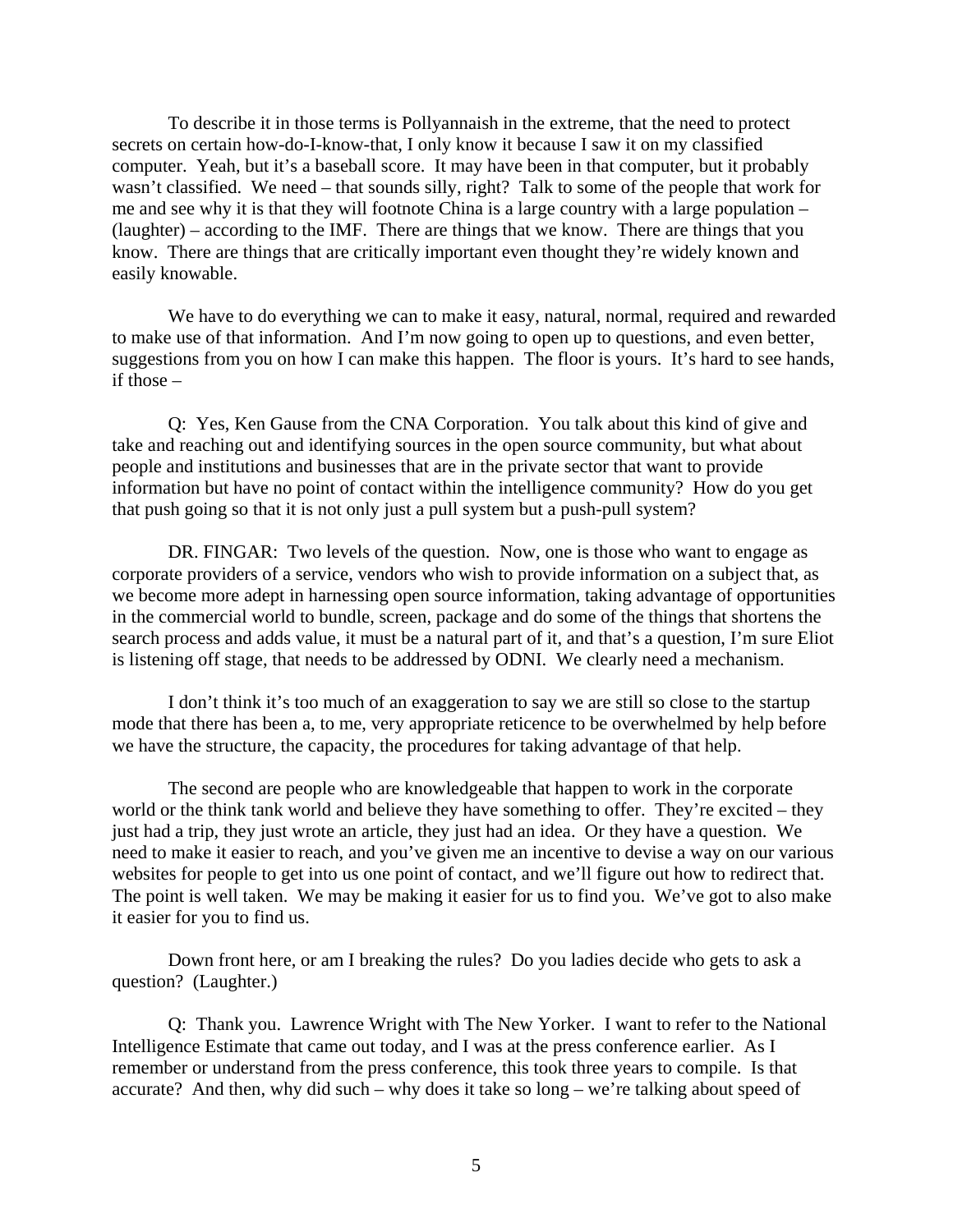decision making – to come up with what is essentially a non-controversial item that adds really very little to our understanding of al Qaeda? Anything – that anybody who follows that movement closely in the press would have come to the same conclusions. What value did you add in that report, for instance?

DR. FINGAR: At the press conference you apparently missed, the point that was made that it was requested in 2004 and rejected twice by me because of the quality of the work: oldstyle, new-style of doing these.

Part of the transformation that we have put in place – when I became chairman of the NIC, one of my other hats, the average gestation of an estimate was 480 days. It's now down to about 80. Partly it has to do with greater concision. Partly it has to do with a much more demanding set of requirements to check out the information. And NIEs or other products in my view will not be successful if they cause great surprise. We will not have been doing our job in terms of informing our customers on the Hill, in the administration, them informing the public, occasionally us informing the public directly about what our thinking is.

These ought to be much more stocktaking, reexamination of assumptions, scrutinizing of old information in light of things that we have learned subsequently, that it is not too much of a hyperbolic statement to say that if anybody who is a regular recipient of intelligence community analyses on any subject goes, I didn't know that, we have failed; we have failed along the way. By the time we get to the point of publishing one of these things, for the record, baseline further next time, we will have been sharing it around.

Now, let me push your question one another step, which is a more general proposition. As we are working on subjects – and I will not dispute anybody working in the press would have come to the same conclusions. I suspect you might have done it without the same level of confidence, or would be inappropriate to have had the same level of confidence, or without the number of sources that under-gird those judgments.

But people are working difficult subjects all of the time. And the insights that can come out of the media, the think tank, the trip of somebody who has gone there that is feeding into the understanding that policymakers and the public have about those issues must be a part of what we take in, not just because it's a source of information but because it is a part of the intellectual context in which our writing is going to be read, our briefings are going to be heard.

I'll close with an observation that one of the most difficult things I have discovered to do – mixing up my grammar here – very hard to do, is to disslaunch an erroneous description or understanding of a problem. Once you get a bad idea in somebody's head it's really hard to get it out. And when it comes from places outside of our analytic community, okay, we have to deal with it.

When it comes from inside the community because somebody was in a hurry to present a view that – oh, oh, oh, ooh! This is really exciting – and get it into the system, no matter how convincingly the argument is made, decisions have been taken; it forces people who have taken public stands or testified on the Hill to walk backward. That is hard. That puts an incredible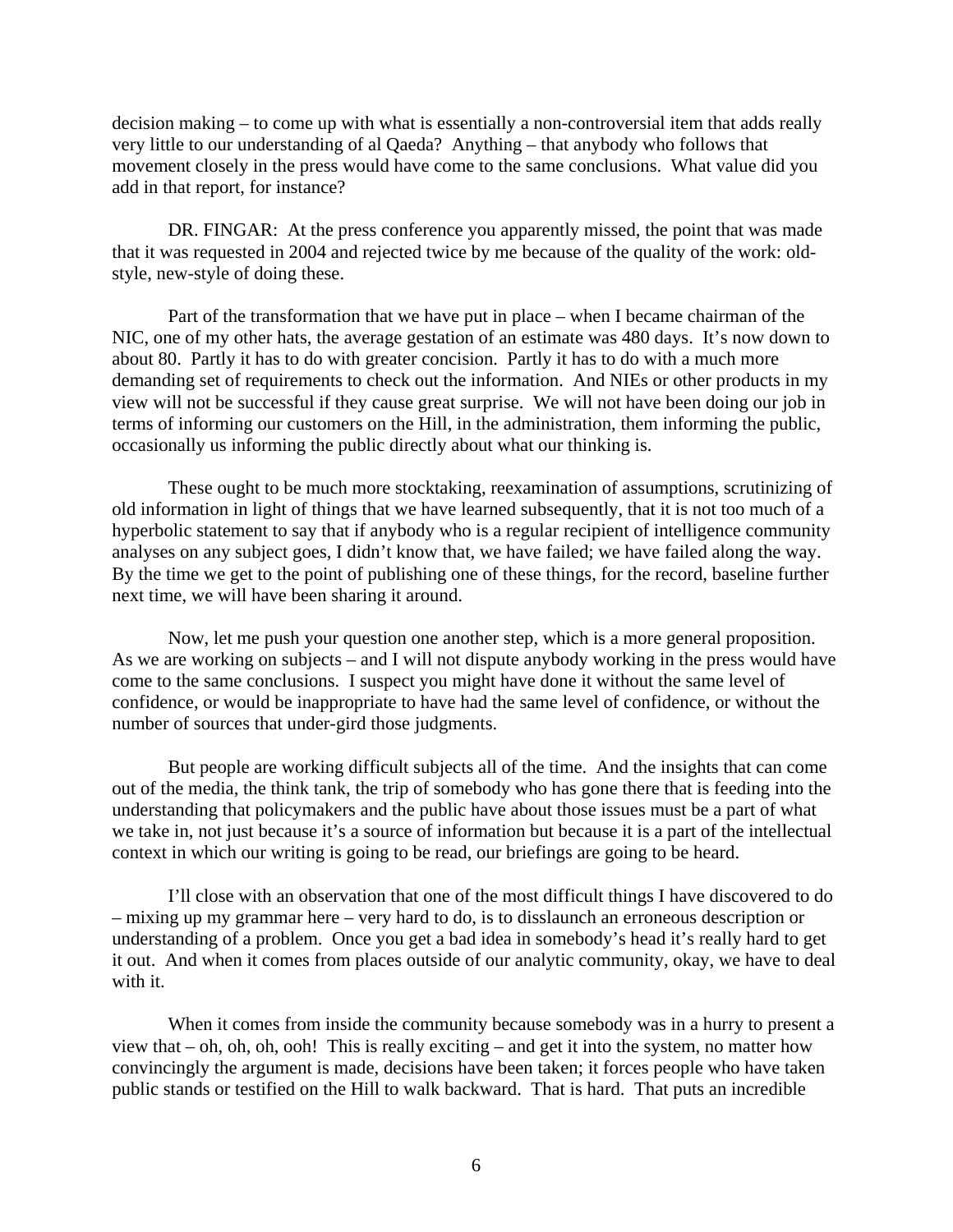responsibility on us to be prudent in making the judgments to be clear in making the judgments and to be clear about why we would disagree with an impression that has already been conveyed in a respected authoritative vehicle in the open-source world.

Let me go over to this side. Is that a hand way in the back? Oh, over here.

Q: Hi. Pam Benson from CNN. A couple of NIE questions too.

In the report, you talk about the heightened threat environment. How has al Qaeda's capabilities changed in essence to conduct any type of operations in the past two or three years? And also, the report also talks about al Qaeda might leverage context and capabilities with al Qaeda Iraq. Exactly what are you talking about?

DR. FINGAR: I'm not going to go beyond what we have said in the portion that we have released, but I can within that context address the first question. How the capabilities have changed in the last two years I think was your timeframe, Pam. The safe haven, the ability to operate along that Pakistan-Afghanistan border, and to restore modes of communication with operatives, with affiliates, with wannabes who are outside of that safe haven – that has given al Qaeda a great capability than it had a few years ago in that regard.

The context of course is al Qaeda has been weakened, central command has been weakened through the vigorous efforts of the United States and our allies in the war on terror.

How might al Qaeda central sort of leverage al Qaeda in Iraq? This is a question that properly should have many, many answers depending on what the assumptions are. Let me just use two. That there are a lot of insurgents, affiliates, members of al Qaeda in Iraq who are gaining concrete, on-the-ground experience in everything from covert communication with one another to smuggling to preparation of IEDs to understanding of American tactics, understanding of Iraqi tactics. That knowledge is portable. Those people can move.

We judge, as the estimate indicated, that the majority of effort by AQI, al Qaeda in Iraq, is devoted to the struggle inside of Iraq, to attacking Shi'a, to attacking the coalition. There is nothing assured about that; that is not necessarily for everything. They have capabilities that they could use.

The other is that al Qaeda in Iraq has publicly claimed its intention to attack the United States here. One could say, well, that is just a boast; it's an idol boast. Well, it stands out because other than al Qaeda – the only terrorist organization I know to have done that. So we shouldn't simply dismiss it as an idol boast – and clearly have the ability to move people. One can easily imagine scenarios in which they would think they had an incentive to take action.

Q: I have question about OSINT – about OSINT, open sourcing. You said that all analysts need to be able to use open-source intelligence. Are you working with the agencies to provide training and use of open-source intelligence to new analysts, and also to train analysts with more experience?